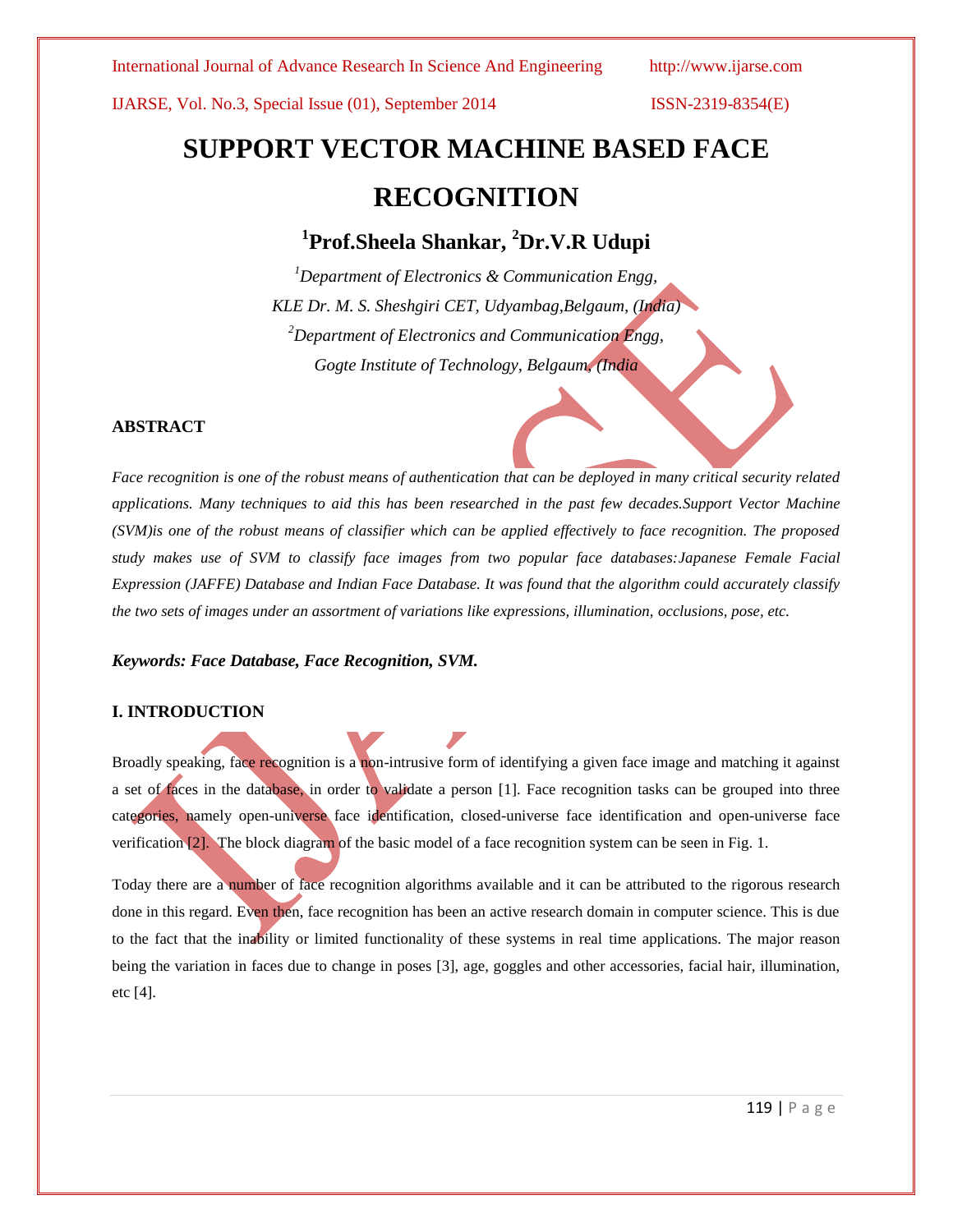To overcome these challenges, currently stress is laid on using Support Vector Machines. It is effective in terms of classification of like data by drawing a hyperplane differentiating the different datasets by using the support vectors. The study uses SVM to classify the test face image so as to check for its availability in the training database.

The rest of the paper is organized as follows. Section II deals with a brief introduction of SVM with its mathematical background. Section III elaborates the implementation details and the details of the face databases used for the study. The results and discussions are given in Section IV. The paper concludes in Section V.



**Fig. 1. Abstract model of face recognition system.**

# **II. SUPPORT VECTOR MACHINES**

Support Vector Machine (SVM) is associated with machine learning domain. The credit of formulating it goes to [Vladimir N. Vapnik.](http://en.wikipedia.org/wiki/Vladimir_N._Vapnik) They are basically supervised learning models to scrutinize the data and identify patterns [5,6].This is basically used for regression analysis and classification. More specifically, a SVM builds a boundary or classifier to distinguish or classify a set of data. It is a straight line in case of 2 D feature vector, while in 3D, it is a plane. For other higher dimensions, it is called hyperplanes. A good classifier is supposed to provide a larger separation between the feature vectors of different classes. Intuitively, this is to assure that the classification is general when the feature vectors are subjected to change due to noise.

Many of the traditional algorithms for face recognition are based on an assumption that the classifier once trained, cannot be subjected to amendments during run-time. Hence it requires the entire data specific to a face to be present during training period, which is highly not feasible in real -time applications. However, SVM classifiers overcome this shortcoming by identifying the faces that are not present in the database. These unknown faces can be used to retrain the classifier.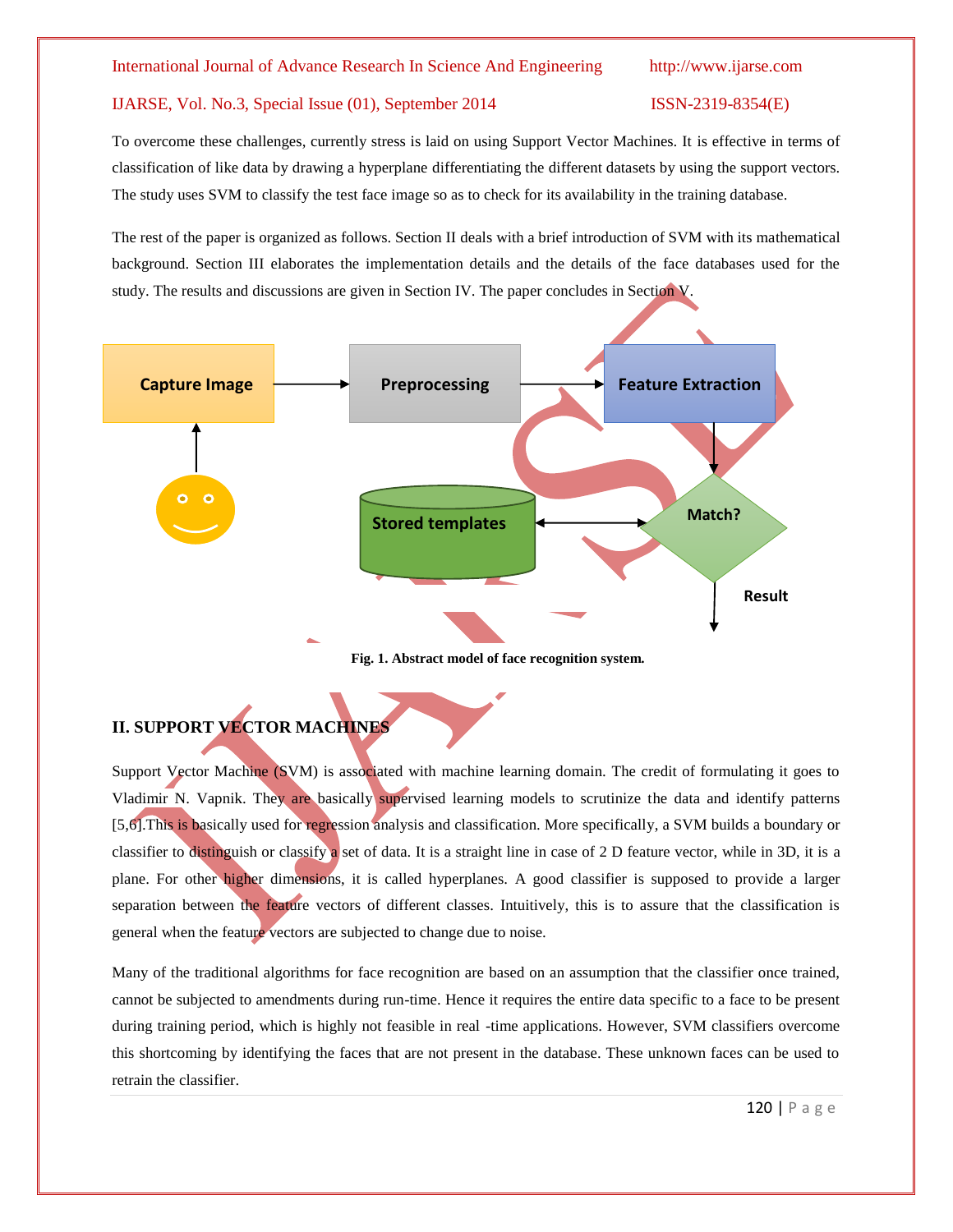#### **2.1 A review on the mathematical background of SVM**

Binary classification can be viewed as the task of separating classes in feature space:





Fig. 2. shows a linear classifier. The classifier is a *separating hyperplane.* Most "important" training points are support vectors; they define the hyperplane. Quadratic optimization algorithms can identify which training points x<sub>i</sub> are support vectors with non-zero Lagrangian multipliers *α<sup>i</sup> .* 

$$
f(x) = sign(w^{T}x + b)
$$

In the above equation, the sign determines the class to which the samples belong (in case of two class classifier).



Fig. 3. shows a linear SVM Classifier for two classes of samples. Note that the points lying on the lines  $wx+b=+1$ and wx+b=-1 are called support vectors.

Vectors that are closest to the hyperplane are *support vectors*. The distance between the support vectors is called the Margin M.

Let M be the margin width, then,

$$
M = \frac{\mathbf{w}^T \mathbf{x}_i + b}{\|\mathbf{w}\|}
$$

121 | P a g e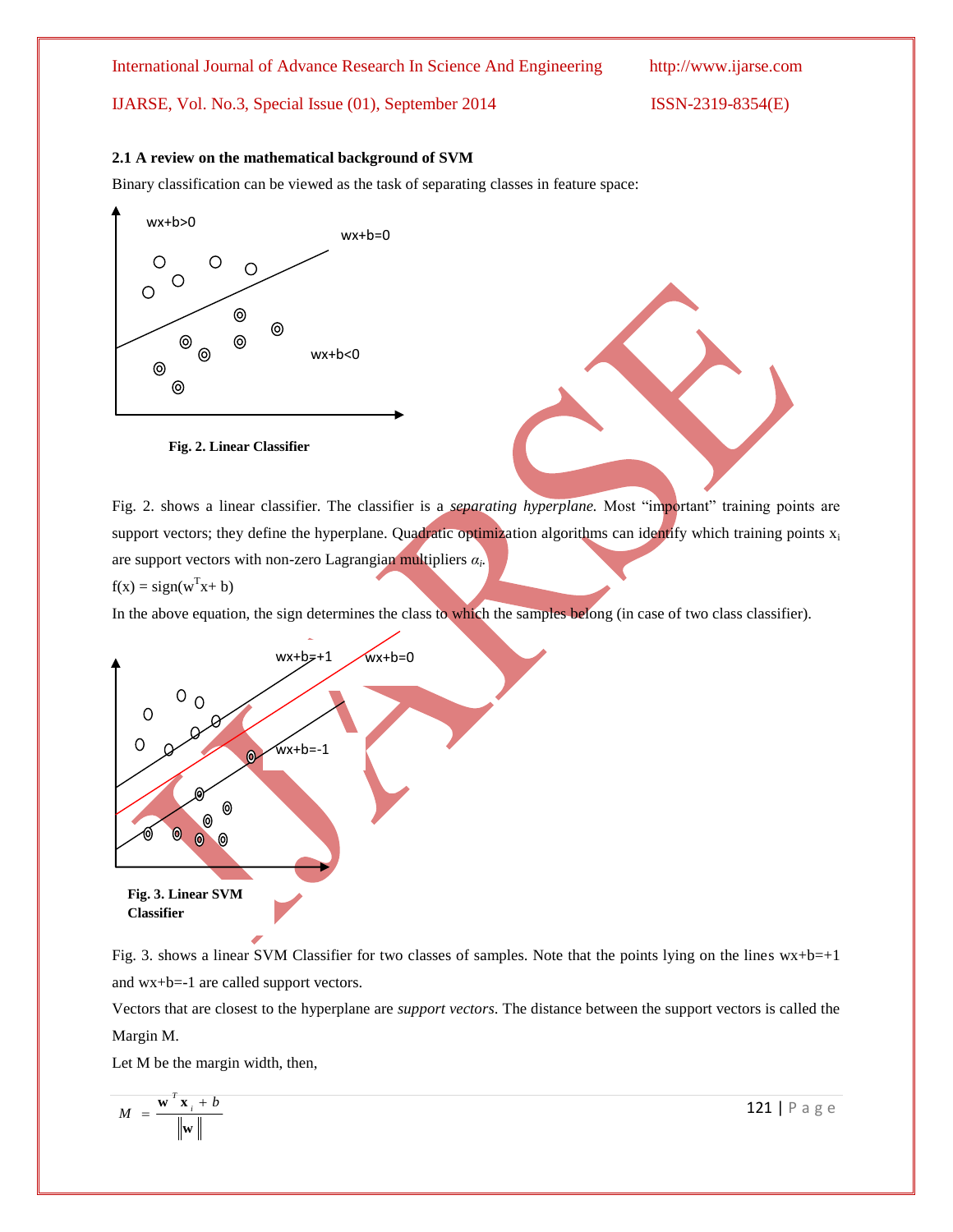Let training set  $\{(x_i, y_i)\}_{i=1..n}$ ,  $x_i \in \mathbb{R}^d$ ,  $y_i \in \{-1, 1\}$ be separated by a hyperplane withmargin M.

Then for each training example  $(x_i, y_i)$ :

$$
w^{T}x_{i} + b \leq -M/2, \quad \text{if } y_{i} = -1
$$
  

$$
w^{T}x_{i} + b \geq M/2, \quad \text{if } y_{i} = 1
$$
  

$$
y_{i}(w^{T}x_{i} + b) \geq M/2
$$

For every support vector x<sub>s</sub> the above inequality is equality. After rescaling w and *b* by **M**/2in the equality, we obtain that distance between each x*s*and the hyperplane is

$$
r = \frac{\mathbf{y}_s(\mathbf{w}^T \mathbf{x}_s + b)}{\|\mathbf{w}\|} = \frac{1}{\|\mathbf{w}\|}
$$

Then the margin can be expressed through (rescaled) w and b as:

$$
M = 2r = \frac{2}{\|\mathbf{w}\|}
$$

Then we can formulate the *quadratic optimization problem:* 

Find w and *b* such that it is maximized and for all  $(x_i, y_i)$ , *i*=1.*n* :

$$
y_i(\mathbf{w}^{\mathrm{T}}\mathbf{x}_i + b) \ge 1
$$

Find w and *b* such that

 $\Phi(w) = ||w||^2 = w^Tw$  is minimized and for all  $(x_i, y_i)$ , *i*=1..*n*;

$$
y_i \left( \mathbf{w}^{\mathrm{T}} \mathbf{x}_i + b \right) \geq 1
$$

As a summary, to design a better classifier, the margin width is to be maximized, which can be done by maximizing b and minimizing w.

### **2.2 Applications of SVM**

SVM algorithm is extensively used in applications like Bioinformatics (Protein classification, Cancer classification), text and hypertext categorization, hand written character recognition, brain-wave data analysis [7, 8], and image classification. Face images with occlusions can also be recognized by SVM [9].

# **III. IMPLEMENTATION**

#### **3.1 Details of the face databases used**

Two face databases were used exclusively for the implementation of the SVM algorithm. They are JAFFE and Indian Face database.

#### **3.1.1 The Japanese Female Facial Expression (JAFFE) Database**

The database comprises of 219 images taken from ten female subjects [10]. The database was developed by Michael Lyons, Miyuki Kamachi, and JiroGyoba. The six basic expressions- surprise, sadness, disgust, anger, happiness, and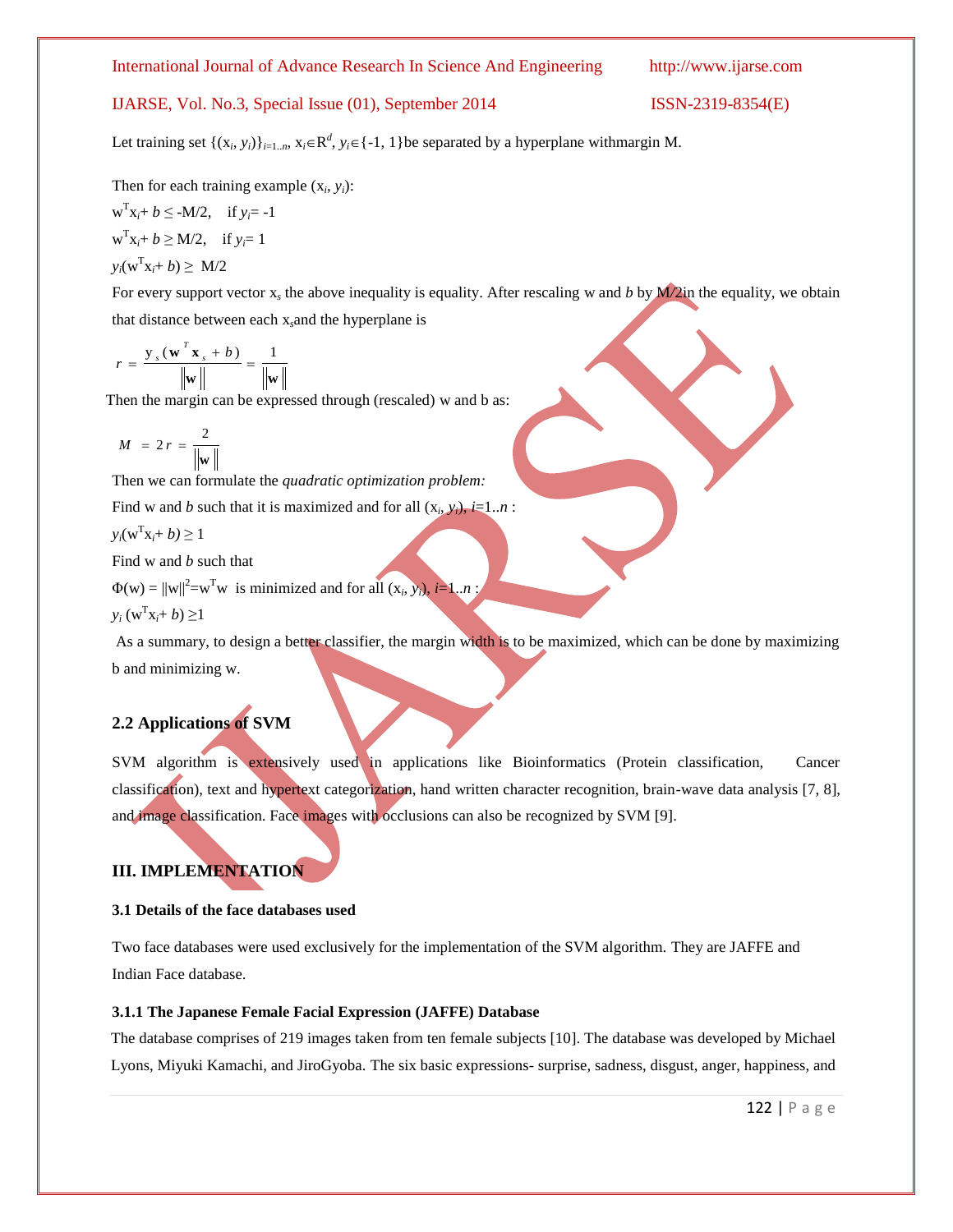#### International Journal of Advance Research In Science And Engineering http://www.ijarse.com

#### IJARSE, Vol. No.3, Special Issue (01), September 2014 ISSN-2319-8354(E)

fear were considered. Even neutral face was used. For the sake of less intricacy, only Japanese female models were taken as subjects. To expose all the regions dealing with expression, the hair was tied at the back. To create illumination on the face, tungsten lights were used. Fig. 4. shows the face images of taken from JAFFE database.



**Fig. 4. Sample images from JAFFE database**

#### **3.1.2 Indian Face Database**

This database was created by Vidit Jain and Amitabha Mukherjee [11]. The data samples were acquired in February 2002, from IIT Kanpur. Totally 61 subjects (242 females, 422 males) were selected, totaling to 664 images. The subjects are in frontal, upright position. The background selected is bright and homogeneous. The variations include: emotions-smile, neutral, sad and laughter; poses-looking left, looking front, looking up and looking right. Gender classification using the PCA method has been done on the samples taken from this database [12]. Fig. 5. Shows samples taken from the Indian Face Database.



**Fig. 5. Sample images from Indian Face database**

#### **3.2 Methodology**

Fig. 6 shows the block diagram of the proposed system. The images were either acquired from the available databases mentioned above, or real time images. Each image belonging to a particular class was labelled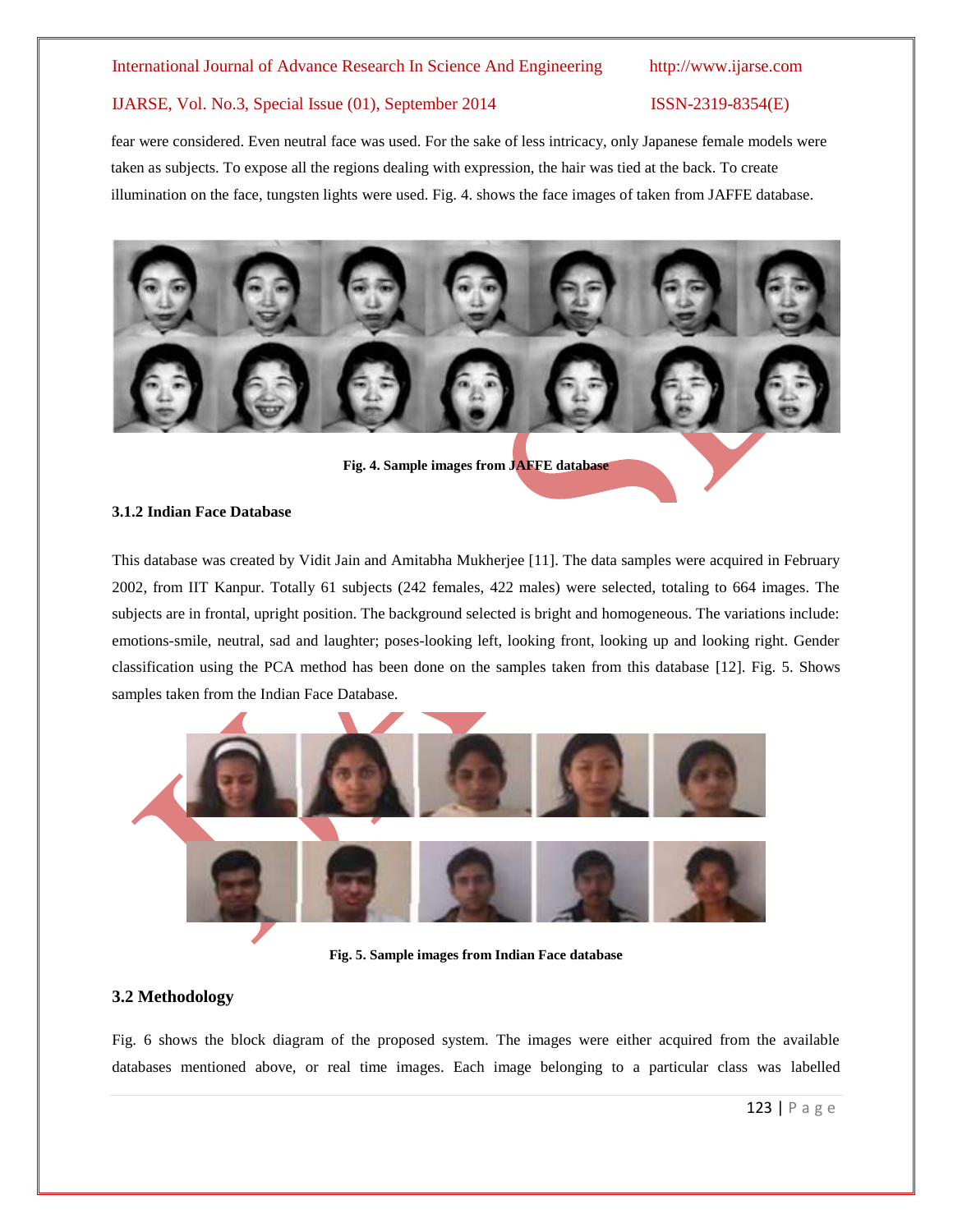accordingly. The images were then normalized and the SVM was trained. The probe image was tested for its validity (existence in the training database) by the classification mechanism of the SVM. The result returned was the class label to which the probe image belonged. On no match, a suitable error message was displayed.



# **IV. RESULTS AND DISCUSSIONS**

The images from JAFFE and Indian Face database were pre stored in the training database with the label of +1 for the former and -1 for the latter. The images were normalized and the SVM was trained with these images. In every iteration, the probe image was tested for its class against the images in the training database. Each time the classification was found to be correct, even if the face images under test varied with respect to illumination, poses, occlusions, etc. The higher the degree of variation, the lower the accuracy of prediction.

### **V. CONCLUSION**

The study dealt with support vector machines to uniquely classify face images into their respective classes. It was found that even with less number of images in the training database, the algorithm was effective in terms of classifying newer images of the same kind with greater accuracy. The technique can be effectively be used in security related issues and thus can aid face recognition to bloom as a robust biometric authentication technique.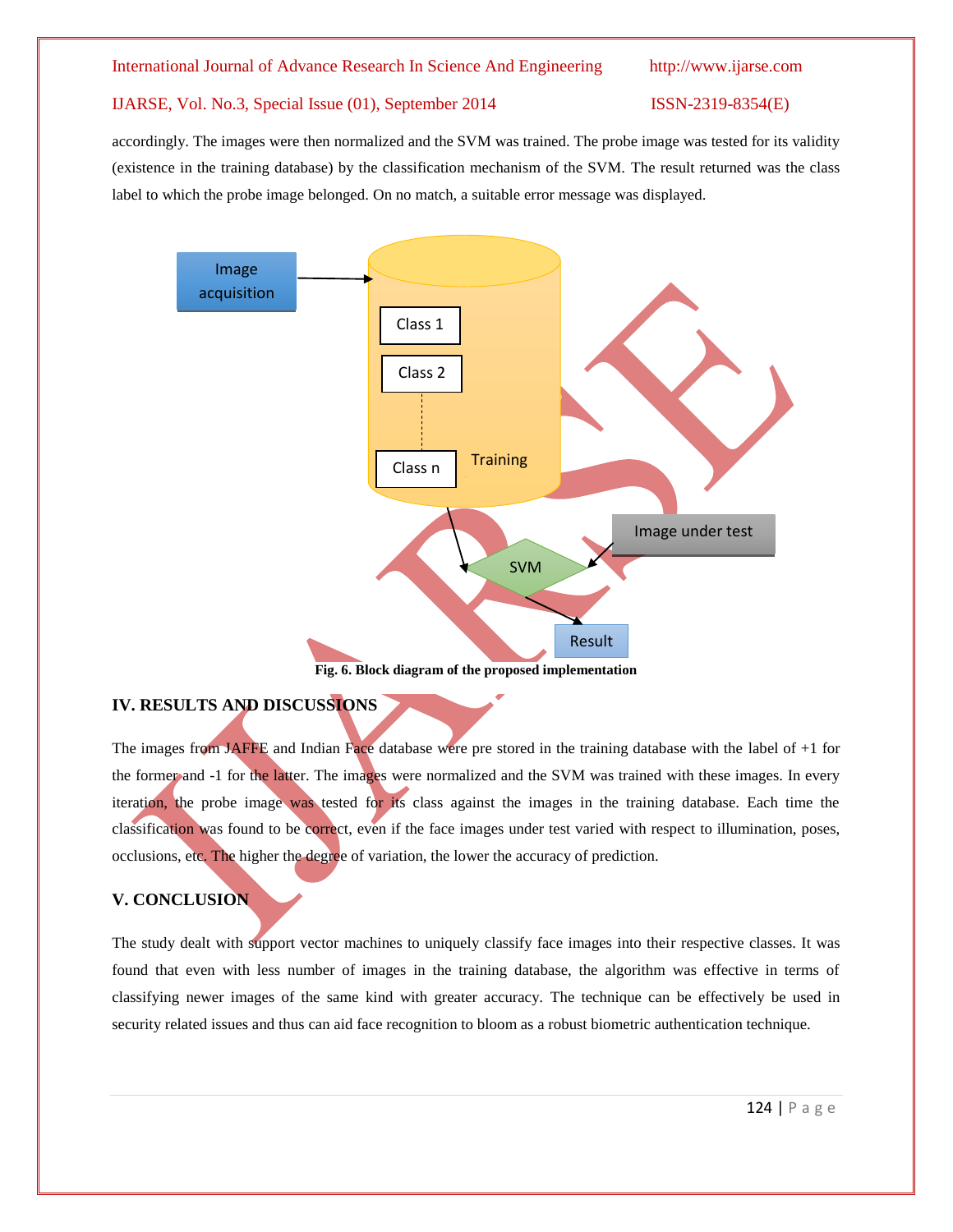International Journal of Advance Research In Science And Engineering http://www.ijarse.com

### IJARSE, Vol. No.3, Special Issue (01), September 2014 ISSN-2319-8354(E)

#### **VI. ACKNOWLEDGEMENTS**

The authors are immensely grateful to the valuable suggestions and help provided by the Department of Electronics and Communication Engineering, KLE Dr. M.S. Sheshagiri College of Engineering and Technology, Udyambag, Belgaum, Karnataka.

#### **REFERENCES**

[l] Xiaozheng Zhang, YongshengGao, "Face recognition across pose: A review", Pattern Recognition 42 (2009) 2876 – 2896, Elsevier.doi: 10.1016/j.patcog.2009.04.017

[2] Enrique G. Ortiz, Brian C. Becker, "Face recognition for web-scale datasets", Comput. Vis. Image Understand. (2013)[, http://dx.doi.org/10.1016/j.cviu.2013.09.004,](http://dx.doi.org/10.1016/j.cviu.2013.09.004) Elsevier.

[3] Rabia Jafri, Hamid R. Arabnia, "A Survey of Face Recognition Techniques", Journal of Information Processing Systems, Vol.5, No.2, June 2009. DOI : 10.3745/JIPS.2009.5.2.041

[4] Sheela Shankar, Dr. V. R Udupi, "A Review on the Challenges Encountered in Biometric Based Authentication Techniques", Volume 2, Issue 6, June 2014, International Journal of Advance Research in Computer Science and Management Studies (IJARCSMS). ISSN: 2321-7782 (Online).

[5] W. –S Kang and J.Y. Choi, Kernel machine for fast and incremental learning of face. Proc. of the International Joint Conference SICE-ICASE. pp. 1015-1019. 2006

[6] V. Vapnik, Statistical Learning Theory, Wiley, New York, 1998.

[7] Lin, Yuan-Pin, Chi-Hong Wang, Tien-Lin Wu, Shyh-Kang Jeng, and Jyh-Horng Chen. "Support vector machine for EEG signal classification during listening to emotional music." In *Multimedia Signal Processing, 2008 IEEE 10th Workshop on*, pp. 127-130. IEEE, 2008.

Doi: [10.1109/MMSP.2008.4665061](http://dx.doi.org/10.1109/MMSP.2008.4665061)

[8] Panda, R., P. S. Khobragade, P. D. Jambhule, S. N. Jengthe, P. R. Pal, and T. K. Gandhi. "Classification of EEG signal using wavelet transform and support vector machine for epileptic seizure diction." In *Systems in Medicine and Biology (ICSMB), 2010 International Conference on*, pp. 405-408. IEEE, 2010.Doi[:10.1109/ICSMB.2010.5735413](http://dx.doi.org/10.1109/ICSMB.2010.5735413) [9] Kazuhiro Hotta, "Robust face recognition under partial occlusion based on support vectormachine with local Gaussian summation kernel", Image and Vision Computing 26 (2008) 1490–1498. Elsevier. doi:10.1016/j.imavis.2008.04.008

[10] Available at[:http://kasrl.org/jaffe.html](http://kasrl.org/jaffe.html)

[11]Kekre, H. B., Tanuja K. Sarode, and Jagruti K. Save. "Gender Classification of Human Faces Using Class Based PCA." International Journal of Scientific and Research Publications, Volume 4, Issue 2, February 2014.

[12] Available at[:http://www.jdl.ac.cn/peal/](http://www.jdl.ac.cn/peal/)